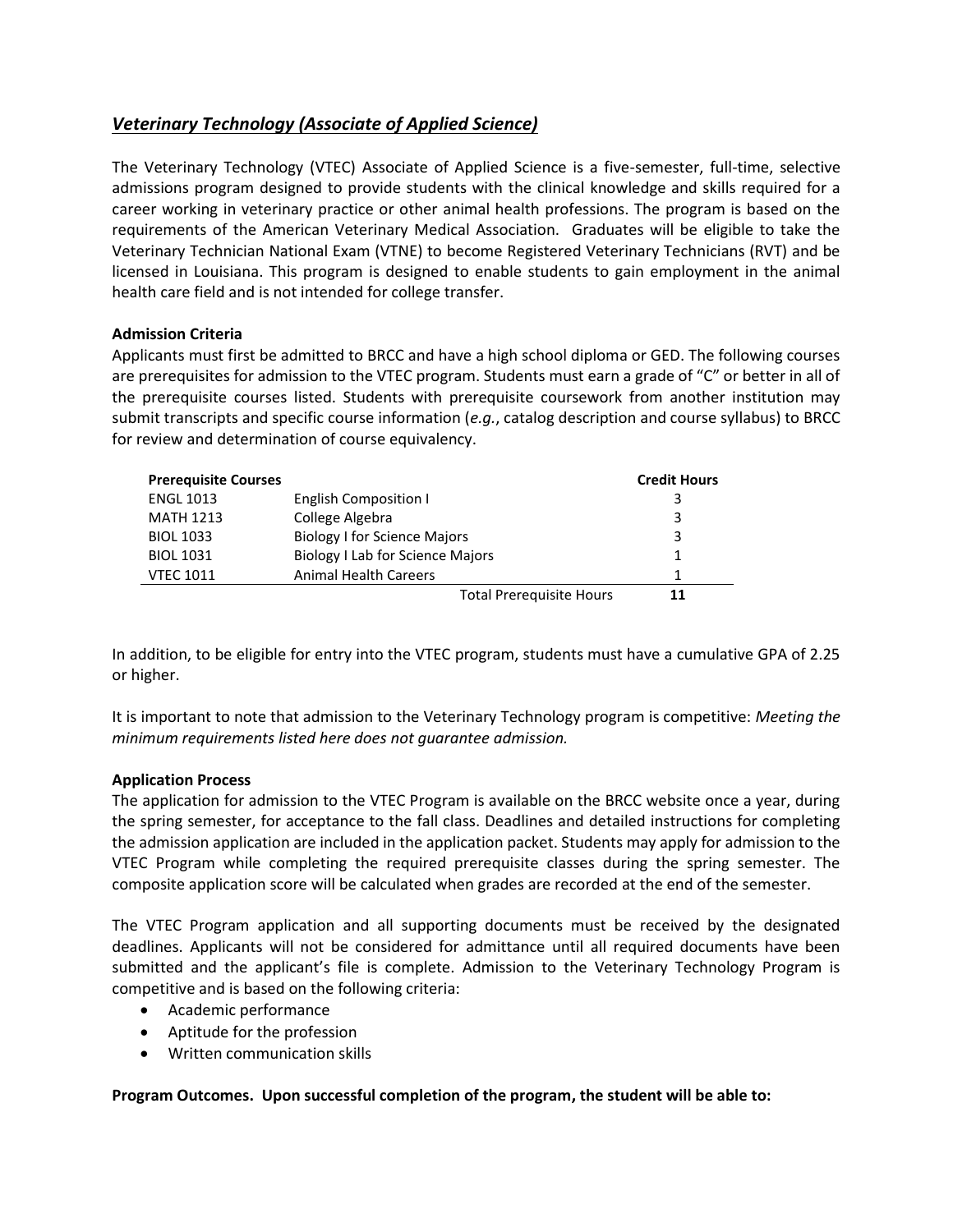- 1. Perform office and veterinary practice management procedures, including client relations, communication and grief counseling.
- 2. Recognize pharmacy and pharmacology products, and perform pharmacy protocols, and procedures.
- 3. Perform patient assessment and nursing management while using proper restraint techniques.
- 4. Prepare anesthetic delivery systems, administer anesthesia and analgesia, and properly monitor patients during and after anesthesia.
- 5. Prepare and maintain the surgical area, assist the veterinarian during surgical procedures, and perform dental prophylactic procedures.
- 6. Collect and process samples for diagnostic laboratory work and for veterinary diagnostic tests.
- 7. Prepare and maintain equipment for imaging and produce standard diagnostic images.

## **PROGRAM OF STUDY**

| <b>Prerequisites</b>  |                                                   | <b>Credit Hours</b> |
|-----------------------|---------------------------------------------------|---------------------|
| <b>ENGL 1013</b>      | <b>English Composition I</b>                      | 3                   |
| <b>MATH 1213</b>      | College Algebra                                   | 3                   |
| <b>BIOL 1033</b>      | <b>Biology I for Science Majors</b>               | 3                   |
| <b>BIOL 1031</b>      | <b>Biology I Lab for Science Majors</b>           | $\mathbf{1}$        |
| <b>VTEC 1011</b>      | <b>Animal Health Careers</b>                      | $\mathbf{1}$        |
|                       |                                                   | 11                  |
| <b>First Semester</b> |                                                   | <b>Credit Hours</b> |
| <b>VTEC 1023</b>      | Vet Office Procedures & Hospital Management       | 3                   |
| <b>VTEC 1031</b>      | <b>Veterinary Medical Terminology</b>             | 1                   |
| <b>VTEC 1041</b>      | Animal Breeds and Behavior                        | $\mathbf{1}$        |
| <b>VTEC 1054</b>      | Animal Anatomy & Physiology                       | 4                   |
| <b>VTEC 1051</b>      | Animal Anatomy & Physiology Laboratory            | $\mathbf{1}$        |
| <b>BIOL 2103</b>      | <b>General Microbiology</b>                       | 3                   |
| <b>BIOL 2101</b>      | <b>General Microbiology Lab</b>                   | $\mathbf{1}$        |
|                       |                                                   | 14                  |
| Second Semester       |                                                   | <b>Credit Hours</b> |
| <b>VTEC 1212</b>      | <b>Animal Nursing Skills I</b>                    | 2                   |
| <b>VTEC 1232</b>      | Surgical Nursing for Veterinary Technicians       | 2                   |
| <b>VTEC 1353</b>      | Clinical Pathology I                              | 3                   |
| <b>VTEC 1351</b>      | Clinical Pathology I Laboratory                   | $\mathbf{1}$        |
| <b>VTEC 1412</b>      | Anesthesia for Veterinary Technicians             | $\overline{2}$      |
| <b>VTEC 1082</b>      | Pharmacology for Veterinary Technicians           | $\overline{2}$      |
|                       |                                                   | 12                  |
| <b>Third Semester</b> |                                                   | <b>Credit Hours</b> |
| <b>VTEC 1613</b>      | Imaging for Veterinary Technicians                | 3                   |
| <b>VTEC 1711</b>      | <b>Exotic Animal Medicine for Vet Technicians</b> | 1                   |
| <b>VTEC 1872</b>      | Clinical Externship I                             | $\overline{2}$      |

| <b>Fourth Semester</b> |                                   | <b>Credit Hours</b> |
|------------------------|-----------------------------------|---------------------|
| VTEC 2274              | Clinical Externship II            | 4                   |
| VTEC 2414              | Large Animal Medicine and Nursing | 4                   |
| VTEC 2053              | Small Animal Medicine             |                     |

**6**